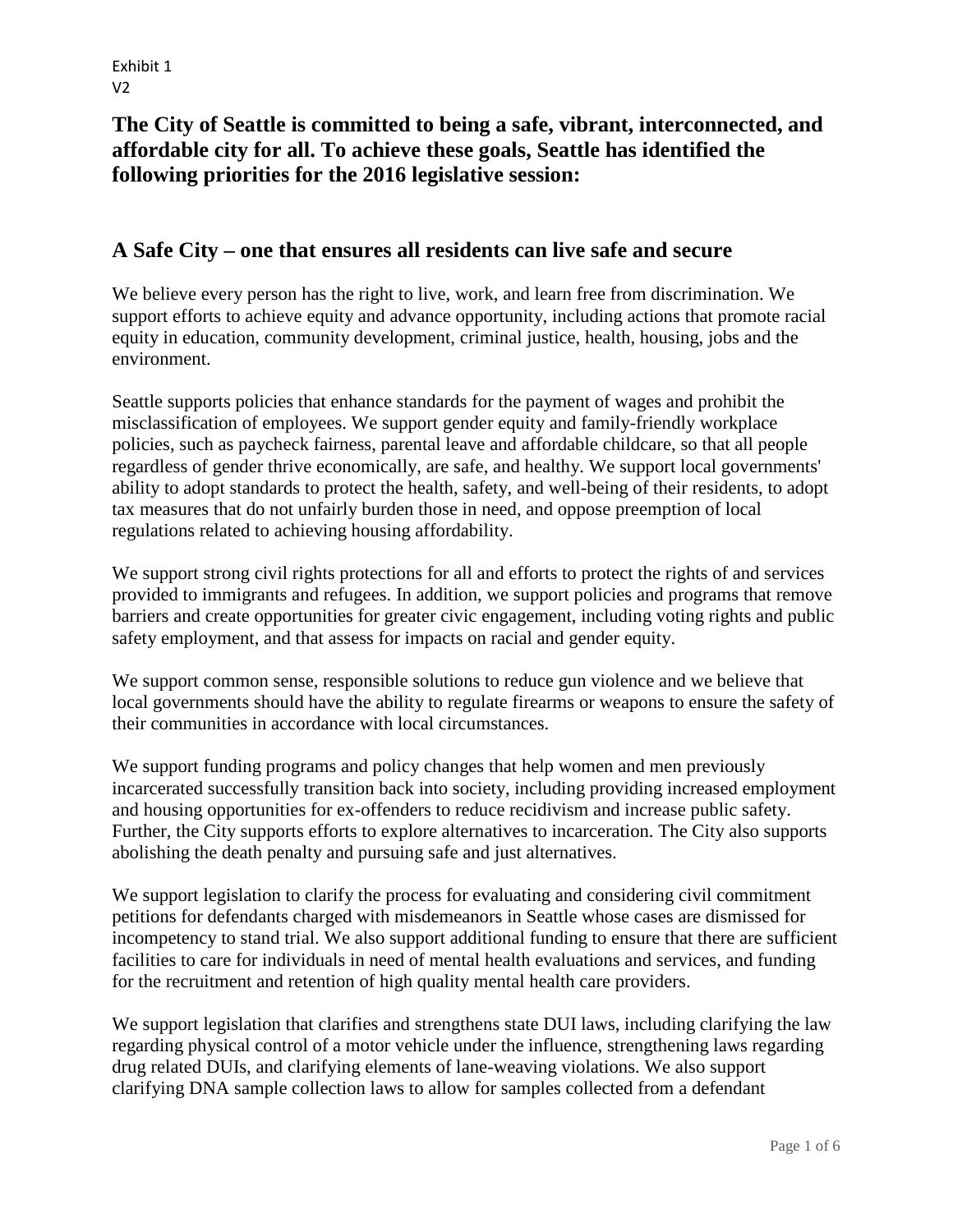convicted of a similar crime under a local ordinance to be included in the state DNA database. Seattle supports legislation to clarify that a crime can be tried under a local ordinance if it matches state law.

The City of Seattle supports efforts to reduce domestic violence and protect our most vulnerable citizens from abuse. We also support strengthening criminal consequences for sexual exploitation.

The City supports legislation that would eliminate or at least significantly reduce the involvement of county and city law enforcement officials in immigration law enforcement. In particular, the City supports legislation that would restrict local jurisdictions from honoring U.S. Immigration and Customs Enforcement (ICE) detainers unless they are supported by a federal judicial criminal warrant. We support the state setting a clear statewide standard for these restrictions.

We support legislation to remove barriers of entry for marijuana delivery services that will help reduce the impact of marijuana retailers on neighborhoods. In addition, we support clarifying marijuana penalty provisions that prohibit the small, non-commercial transfers of marijuana. We support harmonizing laws prohibiting underage marijuana use with laws prohibiting underage alcohol use. We also support legislation to address youth access to e-vaping and tobacco products.

We support the continued use of automated traffic safety cameras and other devices that improve safety and efficiency of our transportation system. We also support modifying state law to clarify the use of body cameras by law enforcement. We support legislation to define what an unmanned aerial vehicle (UAV) or drone is, and to regulate their use by law enforcement or other state agencies, commercial businesses, and the general public.

Seattle supports amending the "Hold Harmless Law" to include protections for Seattle Department of Transportation representatives when clearing a motor vehicle, cargo, or debris from the roadway.

We support reforms to the Public Records Act that maintain transparency, protect vulnerable and protected groups, and promote government efficiency and effectiveness.

We support funding for WIN 211, which helps the public access important information and government programs and services after disasters. We also support funding for research that assesses geological hazards and informs the public of their potential impacts on the region.

# **A Vibrant City – one that supports innovation, education, economic development and the environment**

We support maximum funding for early learning, K-12, and higher education. We support complying with the McCleary decision by fully funding basic education through new revenue and closing tax preferences—without cutting funding for human services or other important state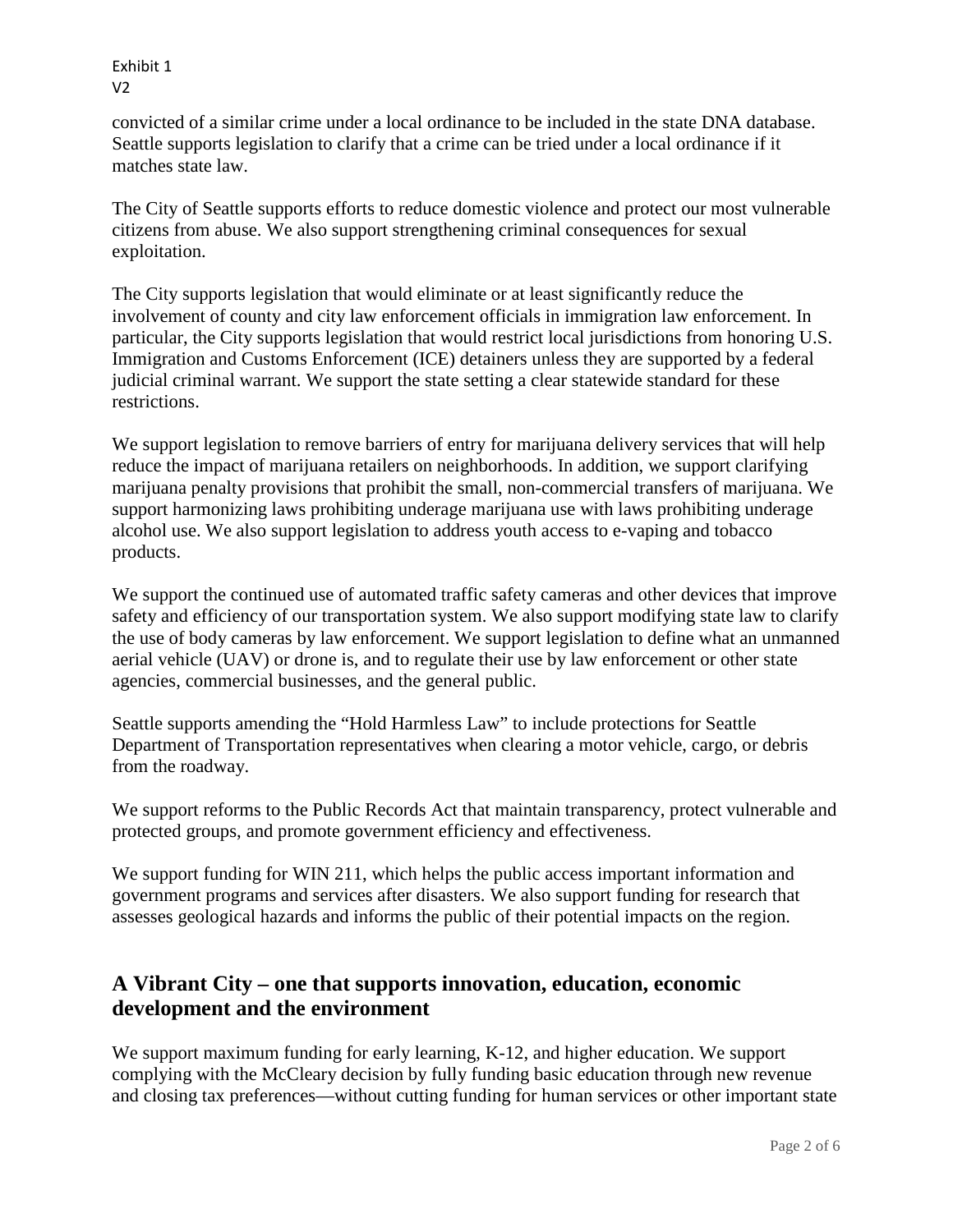services and programs. In addition, any funding solution that the legislature adopts should not create winners and losers between the state's school districts. Seattle supports simplifying the requirements for individuals to become teachers in designated critical shortage areas.

We support increasing school construction capacity to ensure we have the proper facilities to educate future generations.

We support programs providing support to students, including support for mental and physical health, to ensure they are ready and able to learn.

Building on the foundation of high-quality preschool in Seattle that is consistent with the State's Department of Early Learning and Washington State's investment in the Early Start Act during the 2015 legislative session, we support additional coordination and funding from the state and federal governments to continue to move closer toward preschool for all.

We support community colleges, apprenticeship programs, technical colleges, and state universities as they provide access to training and workforce development opportunities that keep our economy thriving. We also support the implementation of the Workforce Innovation and Opportunity Act (WIOA).

In 2016, the City will be working to standardize and disaggregate demographic data into racial subgroups to more accurately ensure equity in policy outcomes, and we support a parallel effort at the state level.

We support tax increment financing, including new value capture concepts, as a tool to encourage economic development and community improvement projects, and also support a set aside for low-income housing. We support investments in thriving local industries, including motion pictures, arts and culture, maritime, marine tourism, and global health and life sciences research. In addition, Seattle supports the ability for municipalities to sustain international diplomacy through the maintenance of a bank account for nonpublic funds. We also support investments and policies that enhance access and promote affordability of technology and technological infrastructure.

We support capital funding for infrastructure and public works projects, including increased capital funding for Seattle's cultural institutions. We support the expansion of the leasehold excise tax exemption to include facilities/venues that were once host to a World's Fair. The City also supports considering the creation of a state investment trust or other funding mechanisms to provide financing for housing development, public works infrastructure, educational infrastructure, student loans, environmental infrastructure and design, and community quality of life projects.

We support clarifying and strengthening legislation that fosters the development of Business Investment Areas. We support promoting and incentivizing historic preservation, building safety, and energy efficiency through direct or indirect assistance to property owners.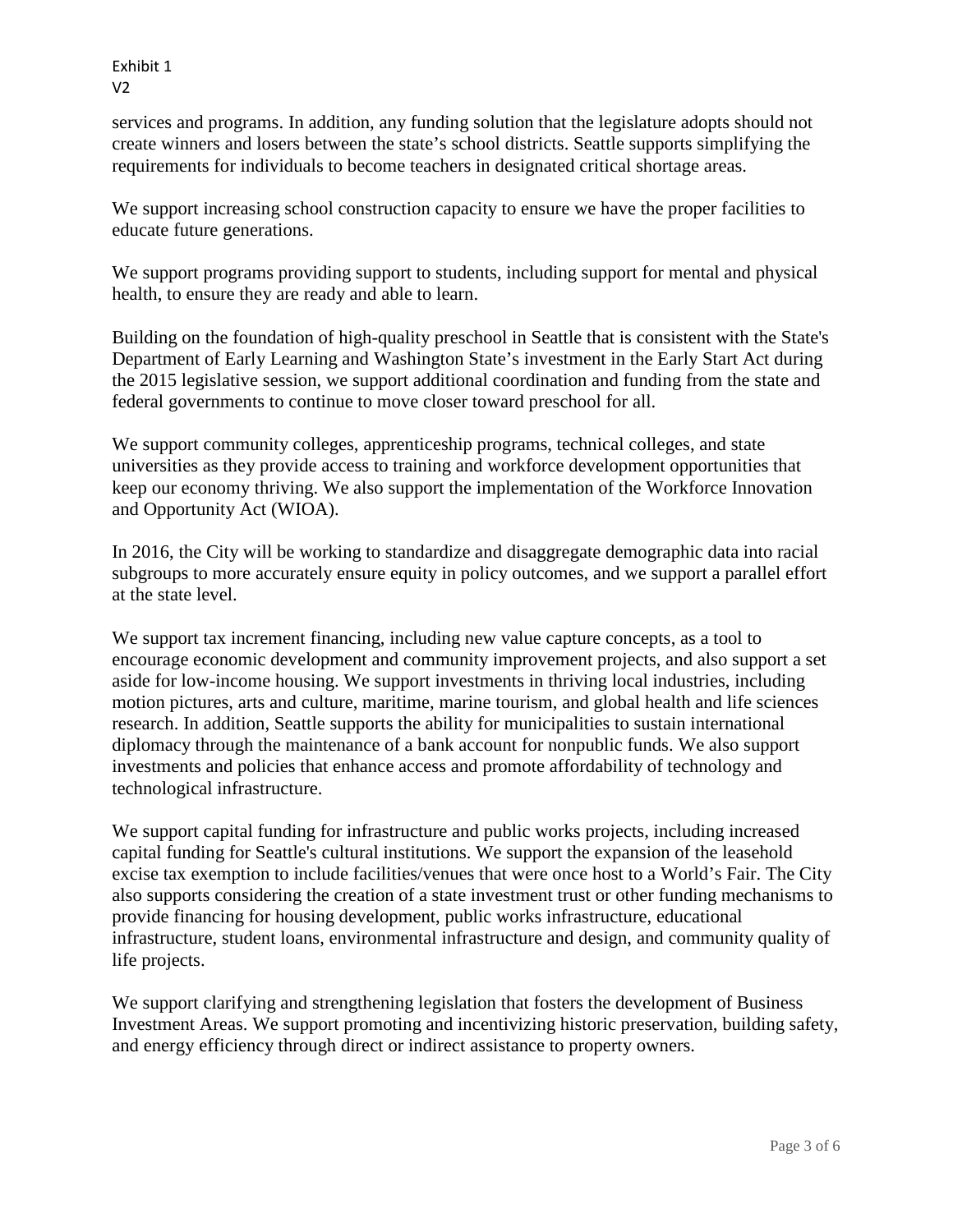We also support legislation that allows for increased flexibility for cities to manage public works and other projects, and efforts aimed at increasing the participation of women and minority owned businesses (WMBE) in state and local contracting.

The City of Seattle will work to protect existing state and local shared revenues, including liquor revenues and revenue from the sale of marijuana; to preserve all existing local revenue authorities and controls; and to support new local revenue opportunities.

We support comprehensive tax reform that leads to a more equitable and progressive tax structure and decreases reliance on flat tax sources like sale and property taxes.

Seattle supports policies that aim to fight climate change. The City's climate protection goals are economy wide; therefore, we support policies to reduce greenhouse gas emissions, including investments in clean energy, transit, and energy efficiency, carbon taxes, and cap-and-trade. Seattle supports measures which clarify the role public utilities have in relation to the electrification of the transportation system. We believe utilities have a role to play in reducing the greenhouse gases in the transportation system but need clear authority to do so. We look forward to working with the Executive and State Legislature to create policies that will reduce climate polluting emissions and to craft socially equitable policies that provide opportunities for lower-income communities to share in the economic opportunities presented by solutions to climate change.

Seattle values the Clean Water Act's mission of making our waterways safe for fishing and recreation. We support a new, long-term state funding source for local storm water management programs to help improve water quality, and to ensure cleanup of local toxic sites. We support full funding for the Local Toxics Account and use of the funds for their statutory purpose.

We support legislation that will reduce toxic chemicals in the environment, including regulating lead paint and toxins in children's toys. We support development of common industry standards for recycled products, funding for recycling facilities, and legislative initiatives to reduce waste and increase recycling. We support product stewardship for surplus pharmaceuticals, carpet, paint, and additions to the products covered by E-Cycle Washington. We also support legislation that will reduce or eliminate products that can be harmful to our infrastructure and waterways.

Seattle supports local authority to impose fees for public safety, affordable housing, transit, and necessary facilities and services related to the impacts of development, and to require appropriate infrastructure such as open space and sidewalks associated with new development. We support the expansion of incentive zoning to include provisions that encourage new open space, preserving current open space, creating multi-modal transportation infrastructure, and preserving landmark structures. Seattle also supports efforts to update state planning regulations so that they work most efficiently and best promote growth within urban areas, while still affording the same levels of environmental protection. We also support legislation that supports municipalities to expand their current service areas in accordance with the goals of the GMA.

We support maintaining Washington's strong payday lending protections for consumers and oppose the creation of new, high-interest lending products.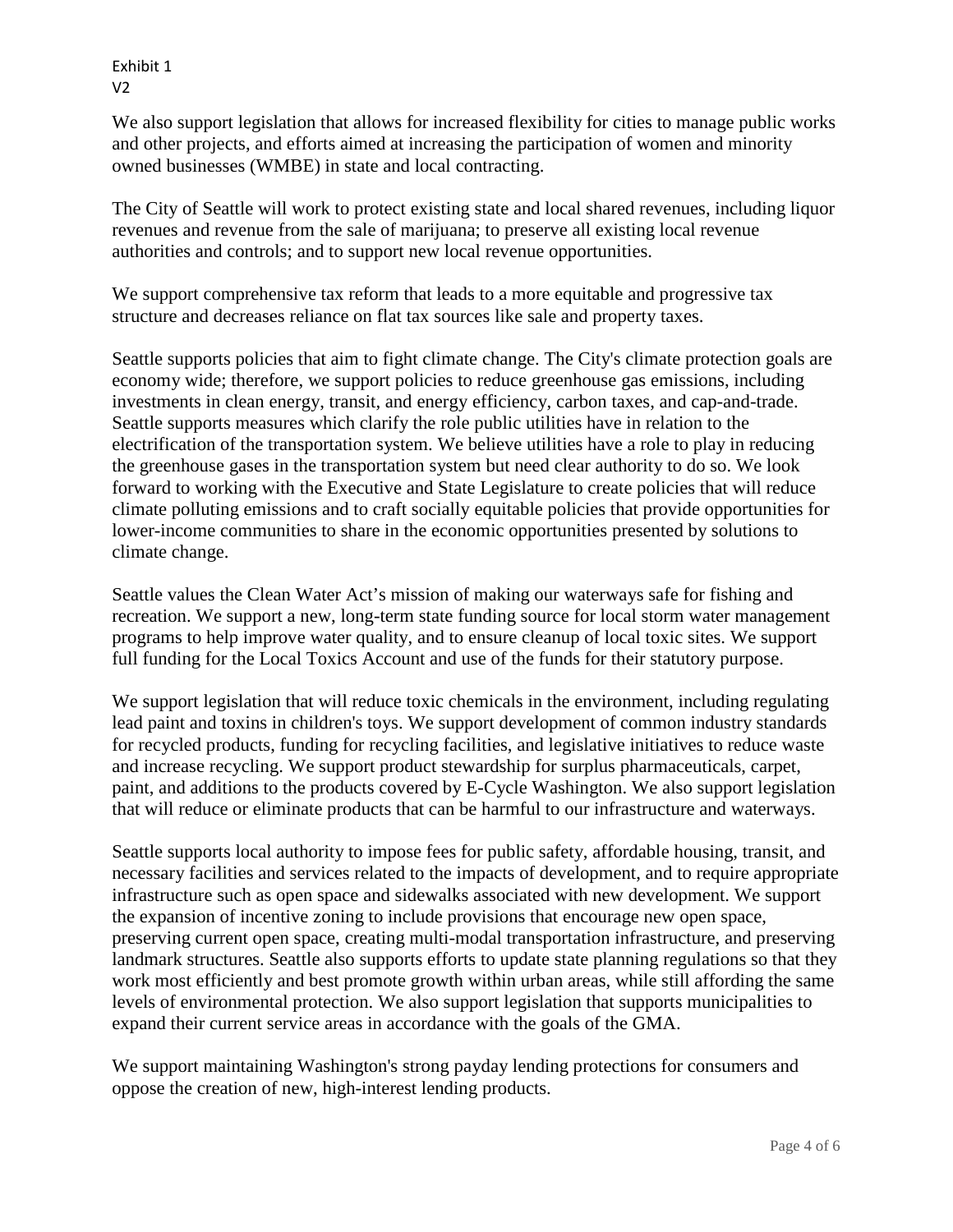# **An Interconnected City – one supported by a cohesive and multimodal transportation network**

We support transportation policies and multi-modal funding proposals that: include a significant share of funding for cities to help pay for local maintenance backlogs and other local needs; and meet both the City's and the State's greenhouse gas emissions reductions targets. Seattle supports modifying local options that could be used to help expand transit, including light rail. Seattle supports regional tolling as one possible option to meet the needs and demands of aging infrastructure.

In addition, Seattle supports modifying the City's parking tax authority to allow for more equitable application of the tax.

We support freight mobility and value the importance of rail to both the City and State economy.

We support enhanced efforts to ensure a safe and modern rail infrastructure, which includes the hazards posed by oil and coal shipments through our rail corridor and our waterways.

We support continued efforts to clarify and strengthen regulations of disabled parking placards and plates in order to cut down on fraud and ensure that necessary parking is available for those with need.

We support clarification of the current State insurance law applicable to TNCs, taxis, and for hire vehicles, to account for recent changes in the industry and business models of all market participants; including changes intended to expand the range of insurance options available to the industry. In addition, we support modifications to rental car regulations.

We support clarifying regulations related to trucks and other commercial vehicles and additional resources for commercial vehicle safety enforcement; we also support policies that equitably share the burden of responsibility for safety violations between drivers and equipment owners.

### **An Affordable City – one where housing and services remain affordable and accessible to everyone**

The City of Seattle, like many other cities across the country, is facing a homelessness crisis. We support additional tools and funding to address the homeless crisis and protect our most vulnerable populations. Seattle's needs outweigh current capacity and our goal is to make life better, safer, and healthier for seniors, families, and other individuals sleeping on the street.

The City of Seattle will work to protect funding for affordable housing, human services, public health, and other critical programs. We support raising new state revenue and increased flexibility for local tools, such as the expansion of the real estate excise tax and a local property tax exemption, to help preserve affordable housing, prevent displacement of lower incomeincome residents, and expand essential human services.